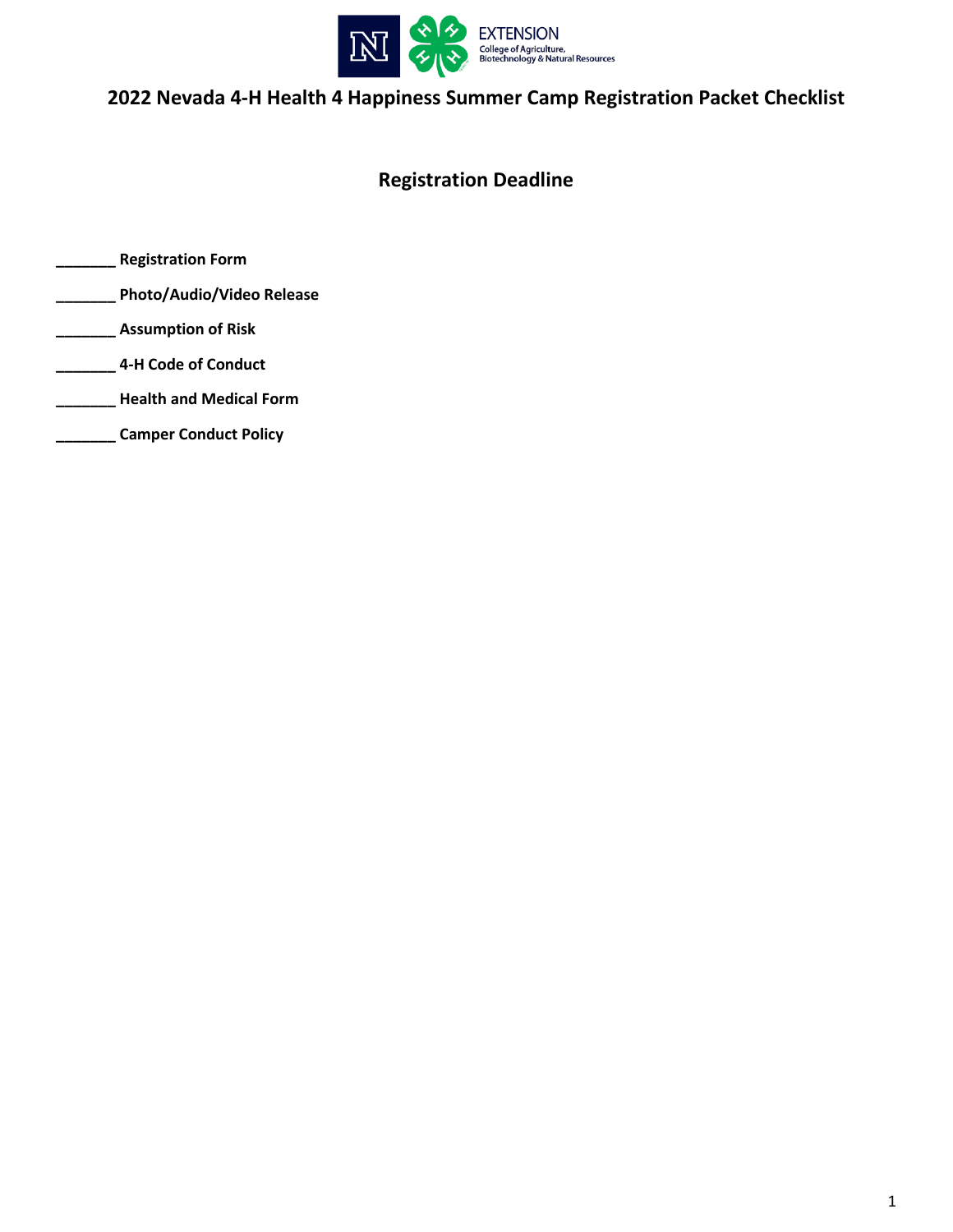

# **2022 Nevada 4-H Health 4 Happiness Summer Camp Registration Forms**

|                  |                                                                                           |                                                                                                                                                                                                                                                           |                                                                 |                                                               |                                 | Birth Date: \____/ _____/ _________ Age (as of January 1, 2020): _____________Grade Completed (as of July 1, 2020): ________ |
|------------------|-------------------------------------------------------------------------------------------|-----------------------------------------------------------------------------------------------------------------------------------------------------------------------------------------------------------------------------------------------------------|-----------------------------------------------------------------|---------------------------------------------------------------|---------------------------------|------------------------------------------------------------------------------------------------------------------------------|
|                  |                                                                                           |                                                                                                                                                                                                                                                           |                                                                 |                                                               |                                 |                                                                                                                              |
|                  | Years in 4-H: Vears in 4-H:                                                               |                                                                                                                                                                                                                                                           |                                                                 |                                                               |                                 |                                                                                                                              |
|                  |                                                                                           |                                                                                                                                                                                                                                                           |                                                                 |                                                               |                                 | (Please indicate youth or adult size)                                                                                        |
| Gender:          | <b>Female</b><br>Male                                                                     |                                                                                                                                                                                                                                                           | <b>Gender Identity Not Listed Above</b><br>Prefer Not to Answer |                                                               |                                 |                                                                                                                              |
| Ethnicity:       | Non-Hispanic<br><b>Hispanic</b>                                                           |                                                                                                                                                                                                                                                           | Prefer Not to Answer                                            |                                                               |                                 |                                                                                                                              |
| Race:            | White (Caucasian)<br>Black                                                                | American Indian or Alaskan Native<br>Native Hawaiian or Pacific Islander                                                                                                                                                                                  |                                                                 | Asian<br>Multi-Racial<br>Undetermined<br>Prefer Not to Answer |                                 |                                                                                                                              |
|                  |                                                                                           | Residence: Farm/Ranch (rural area where agriculture products are raised and sold)<br>Rural Non-Farm or Town under 10,000 population<br>Town/City, 10,000 to 50,000 population<br>Suburban, over 50,000 population<br>Central City, over 50,000 population |                                                                 |                                                               |                                 |                                                                                                                              |
| <b>Military:</b> | No one in my family is serving in the Military<br>I have a parent serving in the military |                                                                                                                                                                                                                                                           |                                                                 |                                                               |                                 |                                                                                                                              |
|                  | Component:                                                                                | <b>Active Duty</b><br><b>National Guard</b><br>Reserves                                                                                                                                                                                                   | <b>Branch:</b>                                                  | Navy                                                          | Air Force<br><b>Coast Guard</b> | Army<br>Marines                                                                                                              |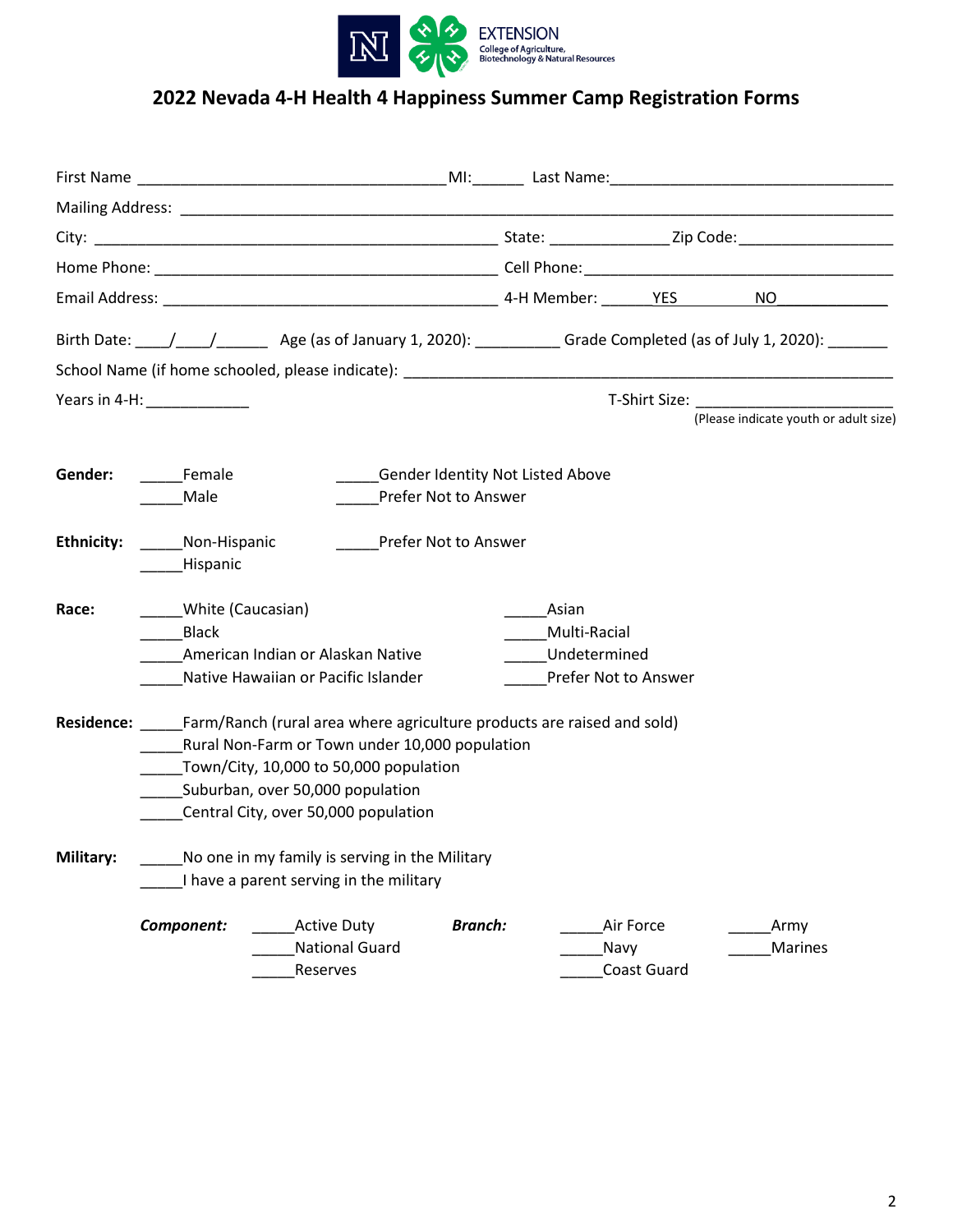

### **Parent/Guardian 1**

| Parent/Guardian 2                         |                                                                                                             |
|-------------------------------------------|-------------------------------------------------------------------------------------------------------------|
|                                           |                                                                                                             |
|                                           |                                                                                                             |
|                                           |                                                                                                             |
| <b>Second Household</b>                   |                                                                                                             |
| Send Correspondence: ______ Yes ______ No |                                                                                                             |
|                                           |                                                                                                             |
|                                           |                                                                                                             |
|                                           |                                                                                                             |
|                                           |                                                                                                             |
|                                           |                                                                                                             |
|                                           | <b>Emergency Contact</b> (If parents/guardians are not available in an emergency, list someone we can call) |
|                                           |                                                                                                             |
|                                           |                                                                                                             |
|                                           |                                                                                                             |
|                                           |                                                                                                             |

### **PHOTO/VIDEO/AUDIO/QUOTE/NAME/TOWN RELEASE:**

I give permission, without restriction, to the University of Nevada Cooperative Extension/Nevada 4-H to:

| photograph me         | please circleyesno |
|-----------------------|--------------------|
| video record me       | please circleyesno |
| audio record me       | please circleyesno |
| quote me              | please circleyesno |
| state/use my name     | please circleyesno |
| state/use my hometown | please circleyesno |
|                       |                    |

I grant the right to use the materials/information listed above for educational and promotional use, as directed by the university (without payment or remuneration) for any appearances, use, or displays. I acknowledge the university's right to crop or treat the display of my photograph at its discretion. I understand that the university may use these materials in printed and Internet publications and presentations that they produce, and that they may also give the material/information to media and other organizations for educational or promotional use. I also understand that the use of this material/information is done without remuneration/payment to me. Please initial that you have read and agree to the above conditions:

Member Initials \_\_\_\_\_\_

Parent Initials \_\_\_\_\_\_\_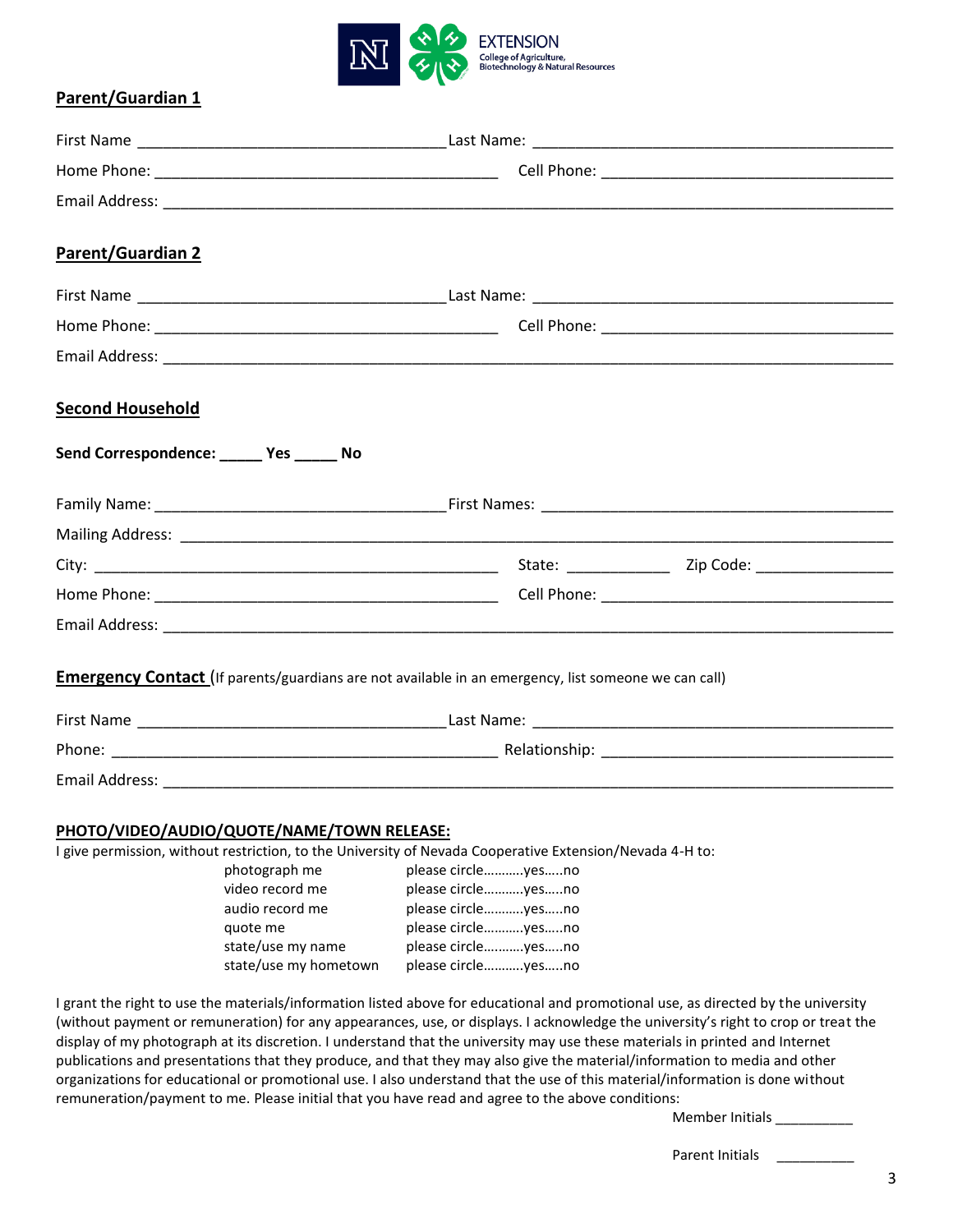

#### **ASSUMPTION OF RISK**

For myself, my heirs, executors, administrators, legal representatives, assignees and successor in interest (collectively referred to as "successors"); I release, forever discharge and agree not to sue the Nevada System of Higher Education (NSHE), its employees, agents, members, sponsors, volunteers, officials, spectators, or owners of property on which 4-H activities may be conducted from any and all liability, claims, loss, cost or expense, including, but not limited to, those arising from property damage or loss, injury to my body, mental trauma or death, and waive any such claims against any such persons or organizations, arising directly or indirectly from, or attributable in any legal way, to any negligence or other action or omission to act of any such persons or organizations in connection with the sponsorship, or organization or conduct of the Nevada 4-H Program including travel to and from events or activities in which I may be a participant, spectator or volunteer. I hereby waive all such claims, which I have now or may hereafter have against the above organizations or persons, however caused.

> Member Initials \_\_\_\_\_\_\_\_\_\_ Parent A Initials Parent B Initials

*I have read and agree to all of the information and statements on both sides of this form. Signatures are required. I hereby give permission for my child to become a member of 4-H:*

| Print Name of Parent/Guardian | Signature of Parent/Guardian | Date |
|-------------------------------|------------------------------|------|
| Print Name of Member          | Signature of Member          | Date |

*The University of Nevada, Reno is an Equal Employment Opportunity/Affirmative Action employer and does not discriminate on the basis of race, color, religion, sex, age, creed, national origin, veteran status, physical or mental disability, sexual orientation, genetic information, gender identity, or gender expression in any program or activity it operates. The University of Nevada employs only United States citizens and aliens lawfully authorized to work in the United States.*

*Date: 11/9/17*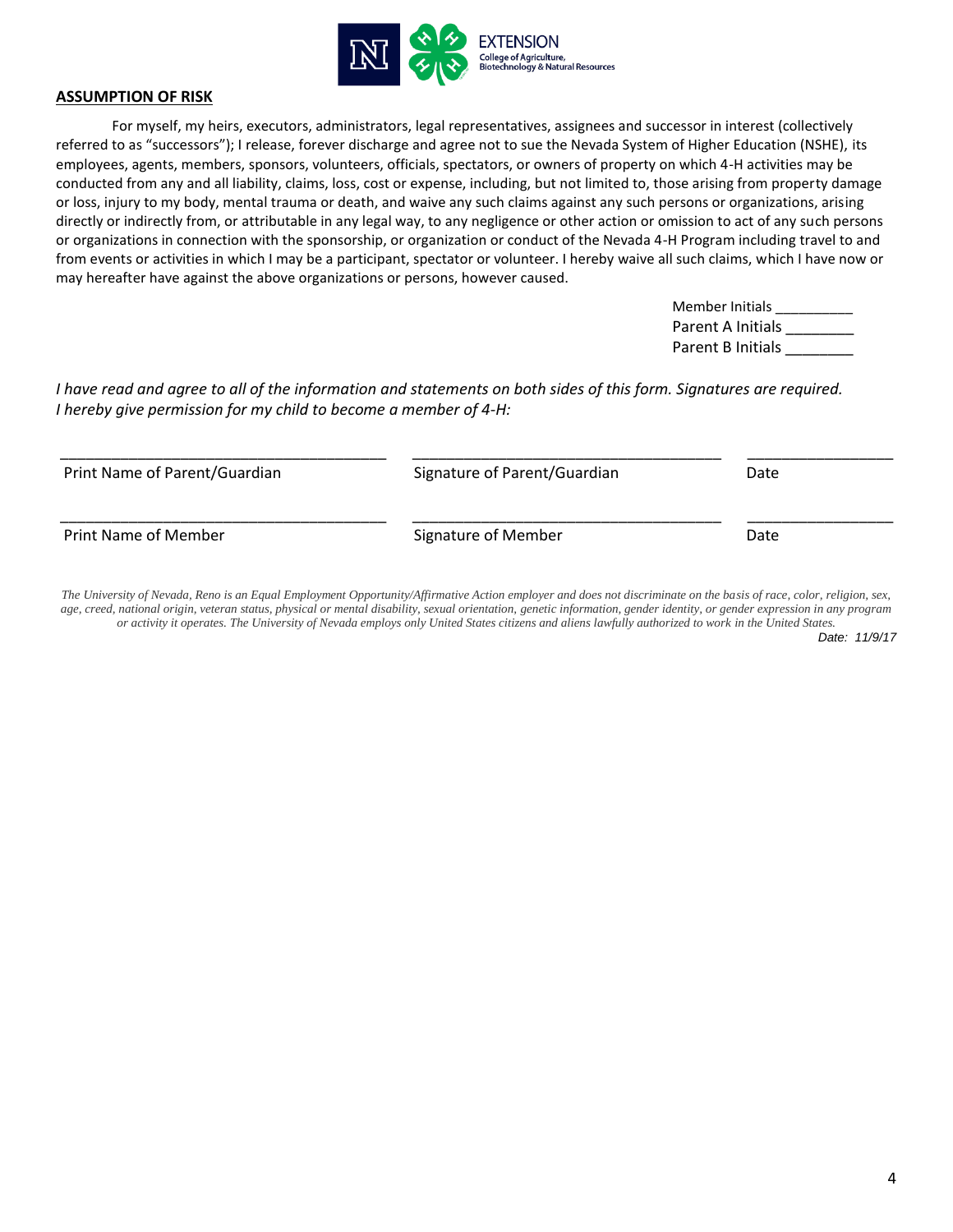

# **University of Nevada Cooperative Extension 4-H Youth Development**

**Code of Conduct**

*In order to ensure that University of Nevada Cooperative Extension (referred to as Cooperative Extension from this point on) 4-H Youth Development programs provide positive environments for all individuals to learn and grow, all participants, including but not limited to youth, volunteers, parents, spectators, and Extension personnel agree to abide by these expectations of behavior, while participating in any 4-H Youth Development activities:*

- Represent Cooperative Extension 4-H Youth Development with professionalism, dignity and pride, and be responsible for conducting themselves with courtesy and appropriate behavior. All participants, volunteers, and parents will conduct themselves in a respectful manner, exhibit good sportsmanship, and be a positive role model.
- Display respect and courtesy for Extension staff, volunteers, programparticipants, visitors, clients and property.
- Respect and follow all county and state 4-H Youth Development Policies and Procedures.
- Inform Cooperative Extension personnel of any incidents that may violate 4-H policies.
- Promote and support 4-H Youth Development in developing effective local, county, state and national programs.
- Provide a safe environment by not harming youth or adults in any way, whether through discrimination, sexual harassment, physical force, verbal or mental abuse, neglect, or other harmful actions. Any actions, such as conviction for child abuse or neglect, violent crimes, unethical behavior, substance abuse, verbal abuse, physical abuse, mismanagement of 4-H funds, or other serious offenses will not be tolerated.
- The distribution, dispensation, possession, or use of illegal drugs, controlled substances, alcohol, and tobacco (including vaping) by youth or adults at any 4-H Youth Development activity is strictly prohibited. If needed, law enforcement may be contacted.
- Use of vulgar or inappropriate language is not allowed at 4-H Youth Development activities.
- Solicitation of gratuities, gifts or bequests for personal or professional benefit is not allowed.
- Treat animals humanely and all participants must abide by National Show Ring Code of Ethics and provide appropriate and ethical animal care.
- Operate machinery, vehicles, and other equipment in a safe and responsible manner when working with youth and adults participating in 4-H Youth Development programs.
- Ensure that 4-H participants are not required to purchase materials, equipment, animals or services from any specific places of business.
- Comply with all applicable laws of the city, county, and state of residence and/or location of 4-H activity.
- Respect the privacy of persons served by the organization and hold in confidence sensitive, private and personal information.
- Handle all concerns regarding 4-H program management within the University of Nevada Cooperative Extension system structure. All issues should be handled at the local level whenever possible.
- Keep personal opinions and actions separate from those made as a representative of this organization. 4-H Youth Development promotes teaching youth "how to think" not "what to think."
- Discrimination is not allowed on the basis of age, disability, whether actual or perceived by others (including service-connected disabilities), gender (including pregnancy related conditions), military status or military obligations, sexual orientation, gender identity or expression, genetic information, national origin, race, or religion. and, in accordance with University policy.

Violating this Code of Conduct shall be grounds for action up to or including immediate removal from the 4-H Youth Development activity/program. Decisions regarding immediate removal or expulsion will be made by the county Cooperative Extension 4-H Youth Development Personnel in conjunction with the Extension Educator and notification to the State 4-H Youth Development Director.

*As a parent, I understand that my child and myself must adhere to this Code of Conduct and that there are consequences for noncompliance or willful disregard. I will assist and support youth in their efforts to adhere to the Code of Conduct.*

| Parent/Legal Guardian #1 Signature | Date |
|------------------------------------|------|
|                                    |      |
| Parent/Legal Guardian #2 Signature | Date |

#### **I have read, understand and agree to abide by this Code of Conduct. I also understand there are consequences for noncompliance or willful disregard.**

Member's Printed Name: <u>and the set of the set of the set of the set of the set of the set of the set of the set of the set of the set of the set of the set of the set of the set of the set of the set of the set of the set</u>

Member's Signature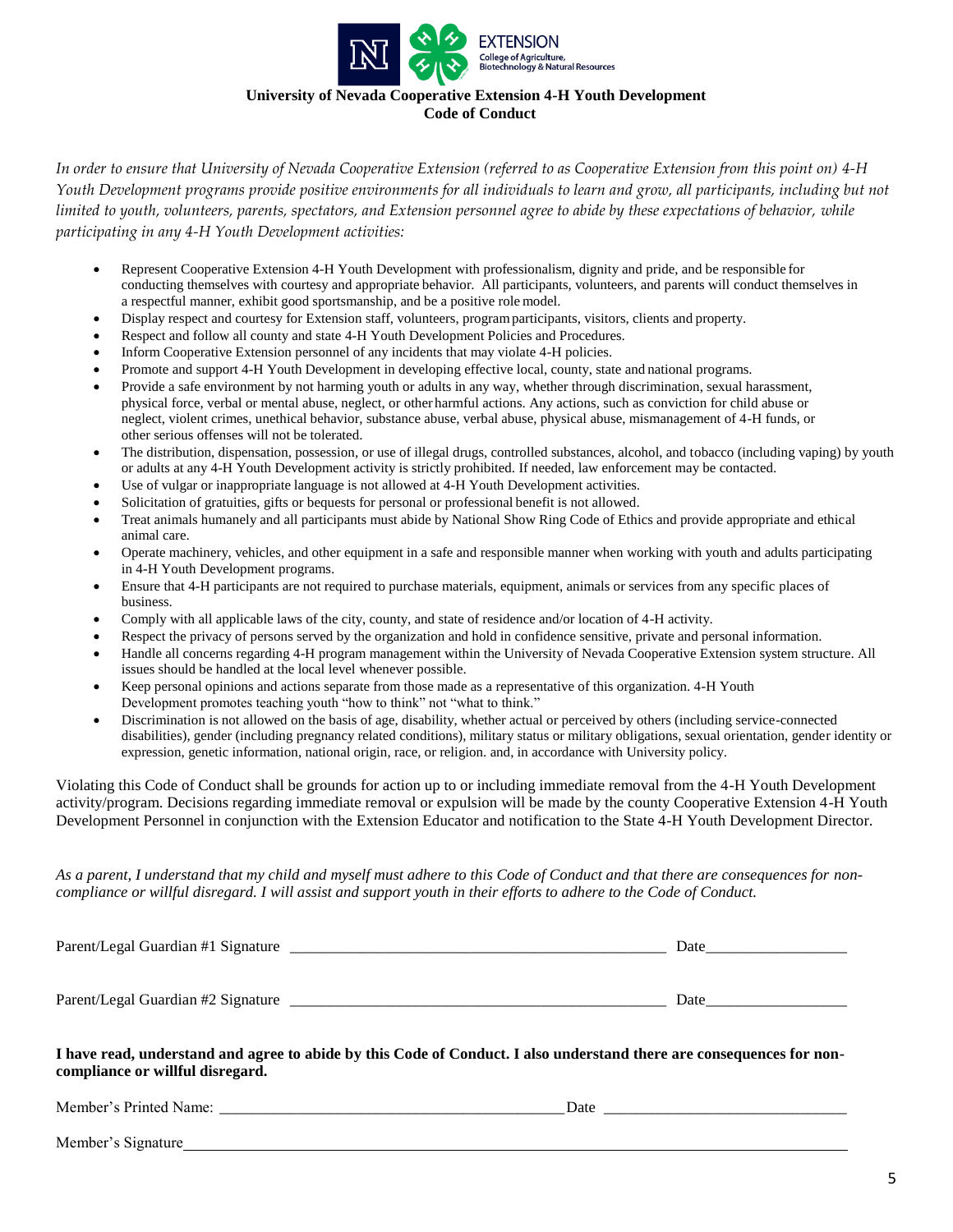

# **4-H Member Health and Medical Form**

|                                                                                                                                                                                                                                   | Please note, the health care professional and/or adult volunteer/chaperones must be aware of all potential problems or health situations so they<br>are prepared to offer the appropriate supervision, accommodation, or support needed. |                                                         |                                      |  |
|-----------------------------------------------------------------------------------------------------------------------------------------------------------------------------------------------------------------------------------|------------------------------------------------------------------------------------------------------------------------------------------------------------------------------------------------------------------------------------------|---------------------------------------------------------|--------------------------------------|--|
| <b>Insurance and Contact Information</b>                                                                                                                                                                                          | Insurance Information: Is the participant covered by family medical/hospitalization insurance                                                                                                                                            |                                                         |                                      |  |
|                                                                                                                                                                                                                                   |                                                                                                                                                                                                                                          |                                                         |                                      |  |
|                                                                                                                                                                                                                                   |                                                                                                                                                                                                                                          |                                                         |                                      |  |
|                                                                                                                                                                                                                                   | If parents/guardians are not available in case of an emergency, notify:                                                                                                                                                                  |                                                         |                                      |  |
|                                                                                                                                                                                                                                   | $(1)$ Name:                                                                                                                                                                                                                              |                                                         |                                      |  |
|                                                                                                                                                                                                                                   |                                                                                                                                                                                                                                          |                                                         |                                      |  |
| <b>Allergies</b>                                                                                                                                                                                                                  |                                                                                                                                                                                                                                          |                                                         |                                      |  |
| Food Allergies (Please List Foods)                                                                                                                                                                                                |                                                                                                                                                                                                                                          | Life Threatening? _____ Yes ______ No ______ Don't Know |                                      |  |
| Medication Allergies (Please List Medications)                                                                                                                                                                                    |                                                                                                                                                                                                                                          | Life Threatening? ______ Yes ______ No _____            | Don't Know                           |  |
| Insect Allergies (Please List Insect)                                                                                                                                                                                             |                                                                                                                                                                                                                                          | Life Threatening? _____ Yes ______ No _____ Don't Know  |                                      |  |
| Other Allergies (Please List)                                                                                                                                                                                                     |                                                                                                                                                                                                                                          | Life Threatening? _____ Yes ______ No ______ Don't Know |                                      |  |
| <b>Personal Medical History</b>                                                                                                                                                                                                   |                                                                                                                                                                                                                                          |                                                         |                                      |  |
|                                                                                                                                                                                                                                   | Current/Chronic health problems or recent surgery/hospitalizations                                                                                                                                                                       |                                                         | Check Yes if any apply:              |  |
|                                                                                                                                                                                                                                   | If yes, please explain (attach another piece of paper if necessary):                                                                                                                                                                     |                                                         | Yes<br>No                            |  |
| Current emotional, behavioral, or mental health challenges we should know about?<br>If yes, please explain and include accommodations or ways of responding that might be useful (attach another<br>piece of paper if necessary): |                                                                                                                                                                                                                                          |                                                         | Check Yes if any apply:<br>Yes<br>No |  |
| Physical Limitations?                                                                                                                                                                                                             | If yes, please explain and include accommodations that might be helpful (use another piece of paper if necessary):                                                                                                                       |                                                         | Yes<br>No                            |  |

### **Health History:**

Provide date (approximate is acceptable) at which participant has, had, or was exposed to (if none, mark N/A)

\_\_\_\_\_ Chicken Pox

\_\_\_\_\_ Tuberculosis \_\_\_\_\_ Measles

\_\_\_\_\_ Mumps

\_\_\_\_\_ Whooping Cough

\_\_\_\_\_ Other Communicable Diseases (Please List)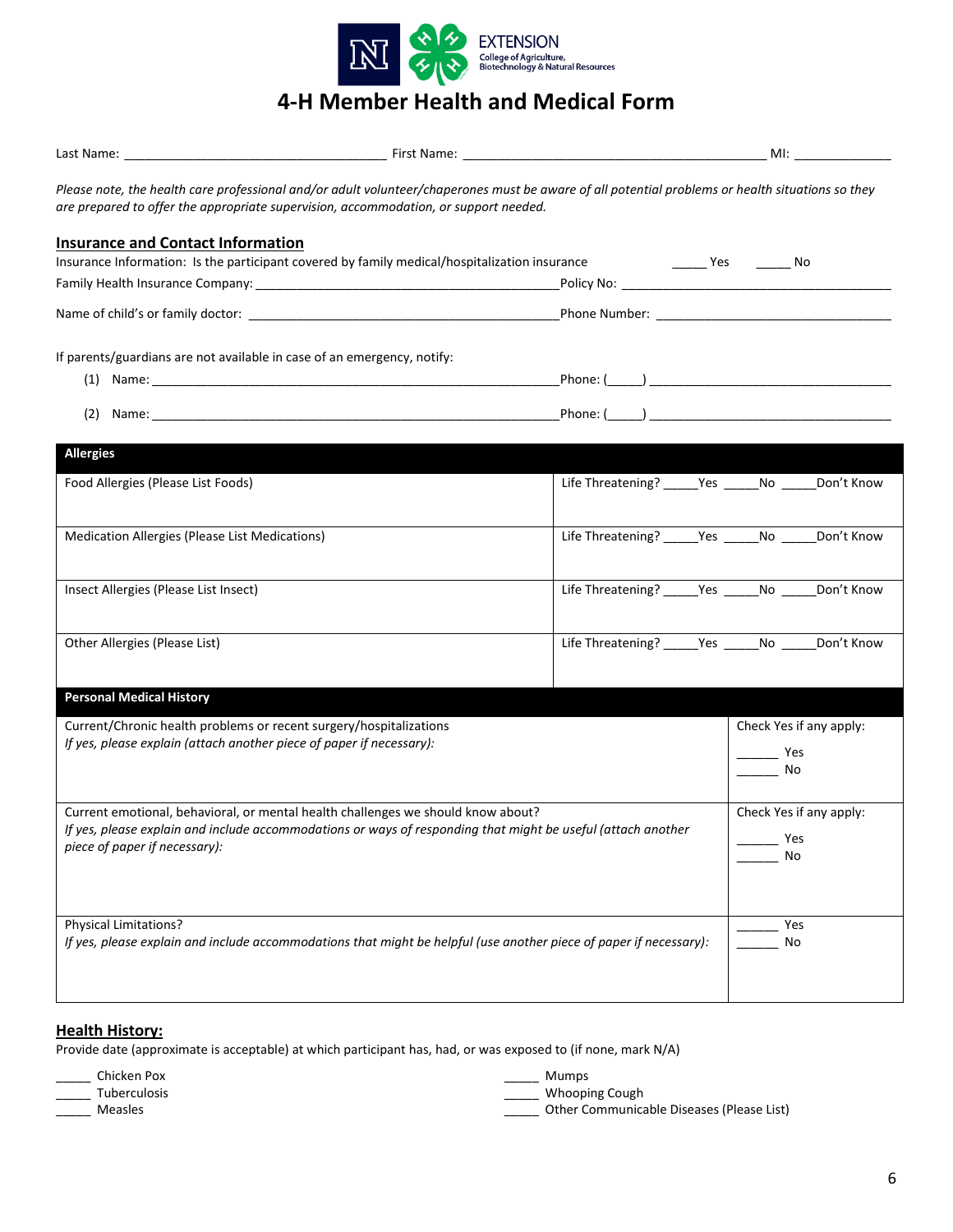

Please mark if correct:

- $\Box$  To the best of knowledge, the participant is up-to-date on all immunizations, which may include, but is not limited to: Diphtheria/Pertussis (Whooping Cough-TDAP), Polio, Measles/Mumps/Rubella (MMR), Hemophilus Influenza (HIB), Varicella (Chickenpox) that are required for school.
- $\Box$  The participant has received a Tetanus Booster. Date of Last Booster:

Special Dietary Needs: In the space below, please list any dietary restrictions (beyond food allergies) for the 4-H member and any necessary precautions that should be taken:

Has the youth ever experienced (or had special needs in) any of the following? (Check  $(v')$  for all that apply)

- $\Box$  Asthma
- □ Bronchitis
- □ Eating Disorders
- Diabetes
- Fainting Spells
- Migraine Headaches
- Concussions
- □ Bleeding Disorders
- □ Seizures/Convulsions
- Ear Infections
- □ Heart or cardio-vascular problems/disease
- □ Bet Wetting
- Attention Disorders (ADHD, ADD)
- Wears Contacts
- Behavior
- □ Other Conditions: Please List Below

If any special instructions are needed for any of the conditions above that you checked, please describe:

|  | <b>Medication</b> |  |  |
|--|-------------------|--|--|
|  |                   |  |  |

*ALL medication must be turned in to the designated health care person at any event/activity (if parent is not present) upon arrival or during registration. Any prescribed medication must be in the original container.*

List any medications currently being taken. Include prescription and non-prescription. Please include dosages.

If needed, over-the-counter medication may be administered to my child without contact me (initial those medications that you permit) Antacid \_\_\_\_\_\_\_\_\_\_\_\_ Decongestion \_\_\_\_\_\_\_\_ \_\_\_\_\_\_\_\_\_\_\_\_ Ibuprofen (Advil) \_\_\_\_\_\_\_\_\_\_ Cough Syrup/Drops Antihistamine **Acetaminophen (Tylenol)** Topical Antibiotic Please contact me for permission to administering any over-the-counter medication to my child.

#### **Authorization for Medical Treatment**

I, \_\_\_\_\_\_\_\_\_\_\_\_\_\_\_\_\_\_\_\_\_\_\_\_\_\_\_\_\_\_\_\_\_\_\_\_\_\_\_ in my capacity as \_\_\_\_\_\_\_\_\_\_\_\_\_\_\_\_\_\_\_\_\_\_\_\_\_\_\_\_\_\_\_\_\_\_\_\_\_\_\_\_\_ of (Name of Parent/Guardian) (Father, Mother, Legal Guardian)

to hereby grant permission to the designated 4-H medical professional or UNCE-certified 4-H Volunteer(s) or

(Name of 4-H Member)

paid staff member to secure any and all emergency medical care for my child, if I can not be reached immediately. I will assume all financial obligations incurred for all medical care secured on the 4-H members behalf.

\_\_\_\_\_\_\_\_\_\_\_\_\_\_\_\_\_\_\_\_\_\_\_\_\_\_\_\_\_\_\_\_\_\_\_\_\_\_\_\_\_\_\_\_\_\_\_ \_\_\_\_\_\_\_\_\_\_\_\_\_\_\_\_\_\_\_\_\_\_\_\_\_\_\_\_\_\_\_\_\_\_\_\_\_\_\_\_\_\_\_\_\_\_ \_\_\_\_\_\_\_\_\_\_\_\_\_\_\_\_\_\_\_\_